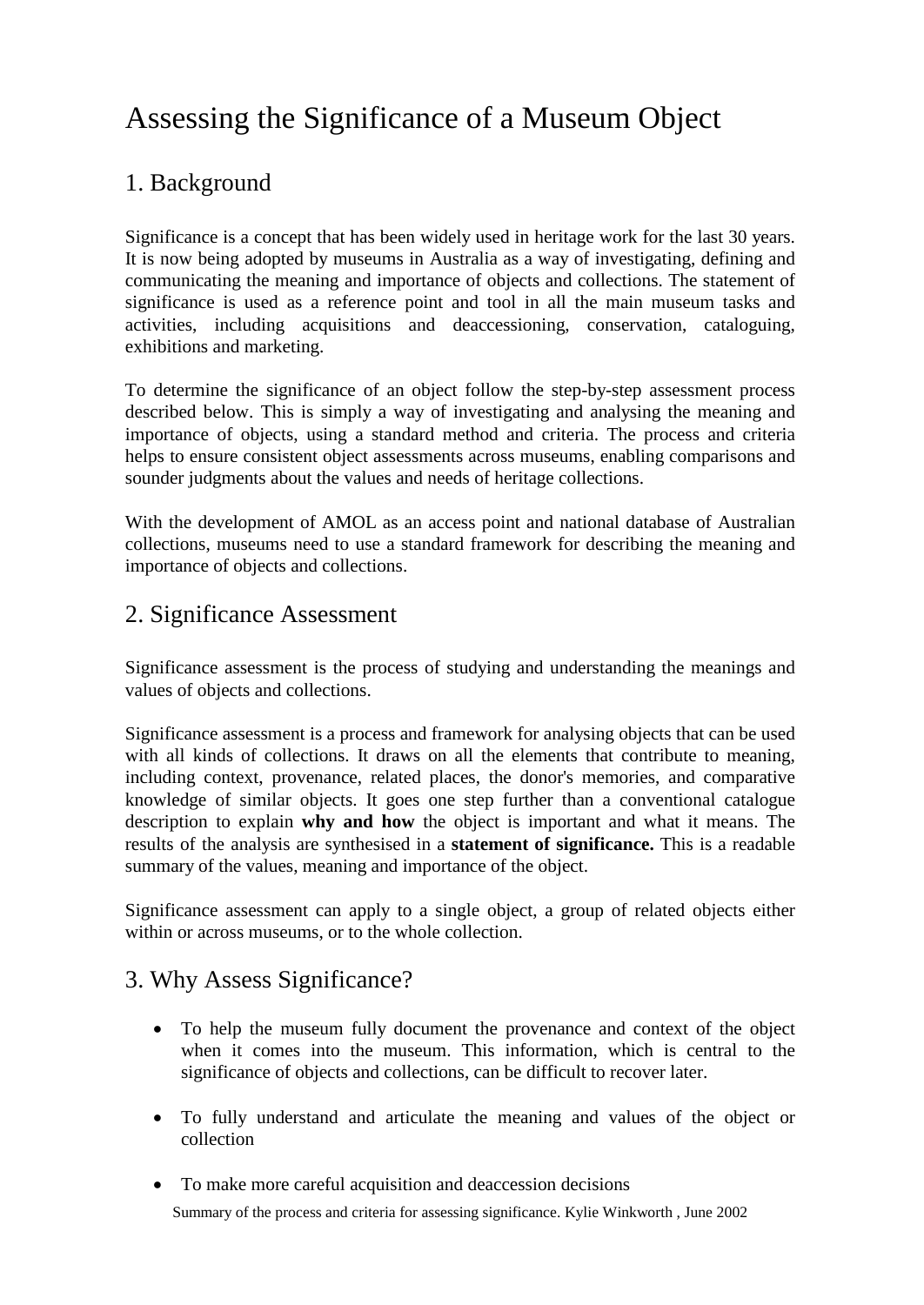- To guide conservation decisions so that the special qualities of the object are preserved
- To guide management of the object so that its special values and meanings are accessible and conserved, now and in the future
- To communicate the importance of the museum's objects and collections with the public, and stakeholders such as councils
- To argue the case for grant funding for the object, collection and museum

Significance assessment may occur at any stage of the object's use by the museum. The resulting statement of significance then informs and guides decisions about how best to manage and interpret the object.

## 4. Who Assesses Significance?

Significance assessment is a collaborative process that draws on the knowledge, skills and experience of a range of people including donors and people in the community knowledgeable about the subject or object. Consultation is an essential part of the process of significance assessment.

## 5. How to Assess Significance

The simple step-by-step process below helps you arrive at the meaning and value of an object. In summary it involves

- .Analysing the object
- Understanding its history and context
- Comparison with similar objects
- Assessment against a set of criteria, explained in 7.
- And summarising its values and meaning in a statement of significance.

Not every step in the assessment process will be relevant to every object. For example, *Step 3. Talking with donors, owners and users,* may not apply to a newly made craft object or a contemporary painting.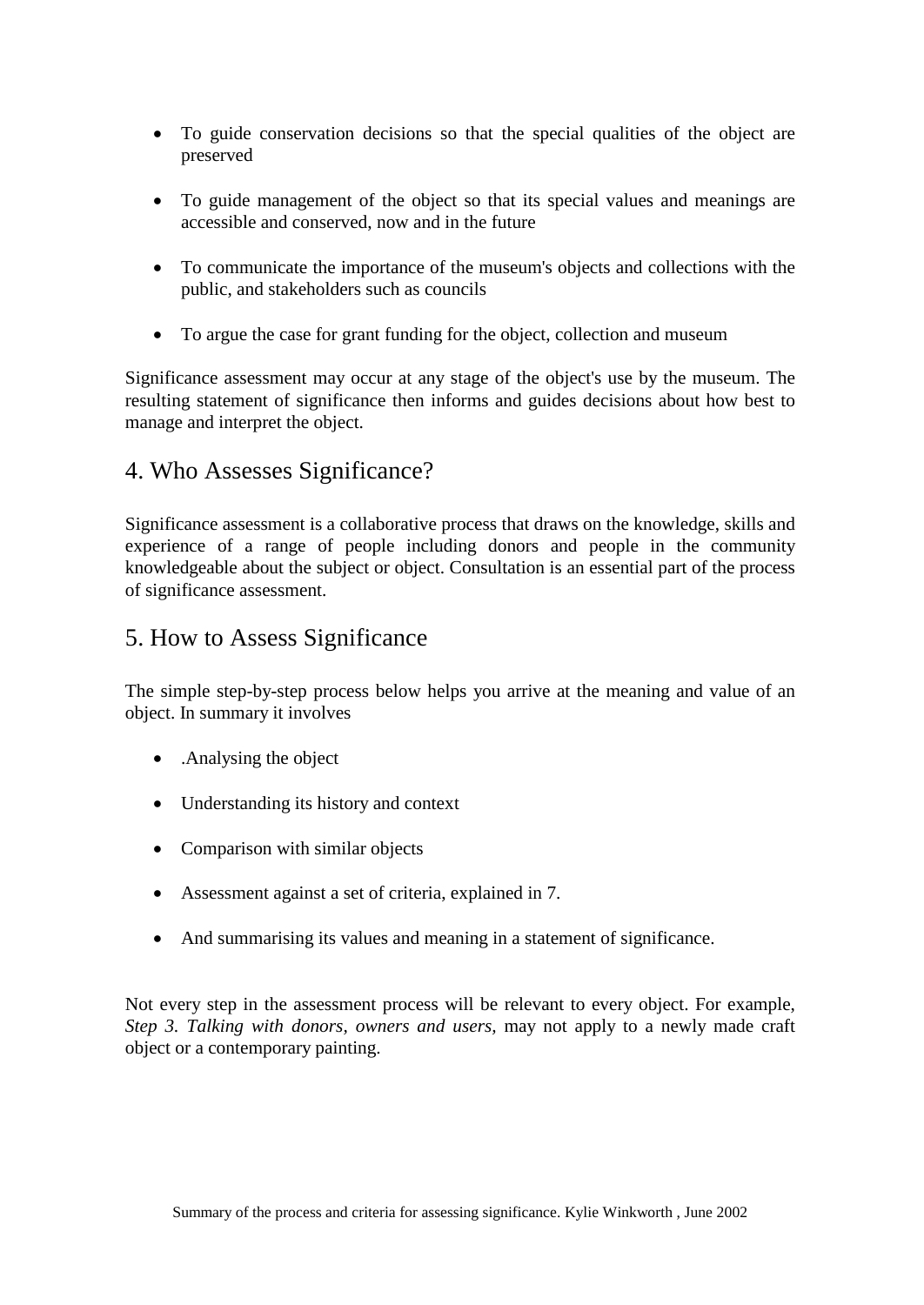## 6. Step-by-Step Significance Assessment

1. **Compile a file containing all details about the object and its history.** This may include the acquisition date, donor details, notes made when the object was acquired, photos, copies of reference material and notes on related objects in the collection

2. **Research the history and provenance of the object,** including photos of it in use, notes about the owner or the place where it was used, when it was made or purchased, and the general history of this type of item.

3. **Talk with donors, owners, users and relevant community** associations to ensure the context, provenance and potential social values are fully understood. Encourage the donor to write notes and describe the history and meaning of the object and when it was in use. Consult other people m the community who may have information about the object or expert knowledge of similar items, and of the associated industry or trade.

4. **Understand the context of the object.** Consider its relationship with other objects, where it was used, the locality and how it relates to the history and geography of the area. Wherever possible, record the object or collection in its context of use and original location.

5. **Analyse and record the fabric of the object.** Document how the object works, what it is made of, its manufacture, patterns of wear, repairs and adaptations. Record the object's condition.

6. **Consider comparative examples** of similar objects. Check to see if AMOL<sup>[1](#page-2-0)</sup> lists other similar objects. Check reference books and consult with colleagues and other museums with related collections.

7. **Assess significance against the main criteria:** historic, aesthetic, scientific and social values. Determine the degree of significance by assessment against the comparative criteria: provenance, rarity, representativeness, condition and integrity, and interpretive potential. Reference to the criteria helps analyse and define the object's significance. See below for more information about the criteria.

8. **Write a succinct statement of significance** encapsulating the object's values and meaning. Do not just say the object is significant - explain **why** it is significant and what it means. Discuss this with others in the museum.

Significance can change over time so it is a good idea to sign and date the assessment of significance.

## 7. Using the Criteria

There are four main criteria and five comparative criteria for assessing significance. Use the criteria to help draw out the precise qualities of the object's significance. The criteria

<span id="page-2-0"></span>Summary of the process and criteria for assessing significance. Kylie Winkworth , June 2002 <sup>1</sup> See Australian Museums On Line at: http://amol.org.au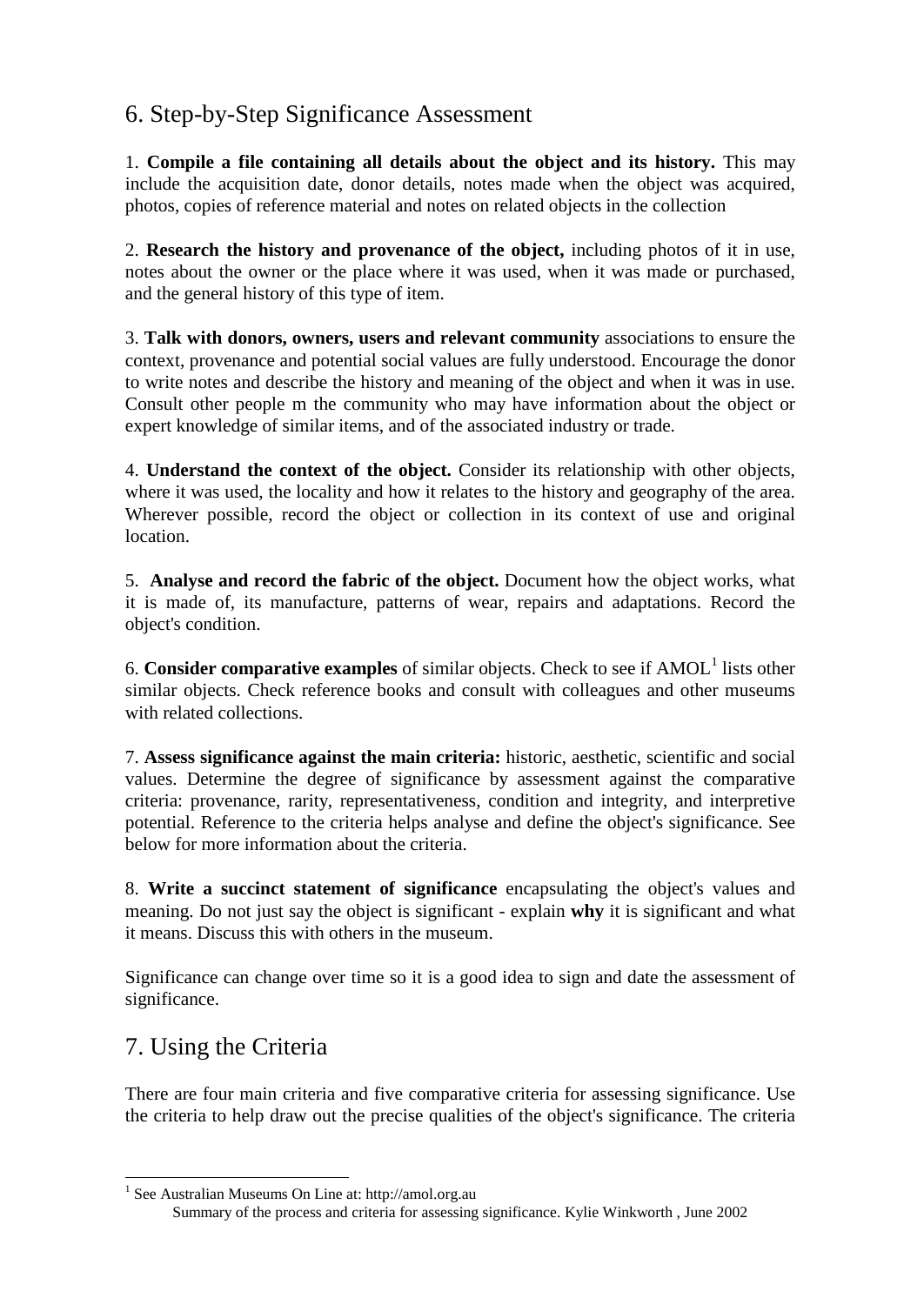are detailed in the *Guide* with illustrated case studies on pp. 24-47. They are summarised in question form below.

One or more criteria may apply and be interrelated. An object may be highly significant even if only one or two criteria apply. Think of the criteria as a framework to assist you to consider and describe **how and why** the object is important. They are not a set of boxes to be ticked. Use these questions to help define the special qualities and attributes of an object's significance.

#### **Primary Criteria:** There are four primary criteria:

#### **Historic significance**

- Is it associated with a particular person, group, event or activity?
- What does it tell us about an historic theme, process, or pattern of life?
- How does it contribute to our understanding of a period or place, activity, person or event?

#### **Aesthetic significance**

- Is it well designed, crafted or made?
- Is it a good example of a style, design, artistic movement or the artist's work?
- Is it original or innovative in its design?
- Is it beautiful?

#### **Scientific or Research significance**

- Do researchers have an active interest in studying the object or collection today, or will they want to in the future?
- How is it of interest or value for science or research today or in the future?
- Is it of research potential and in what way?
- What things in particular constitute its scientific or research interest and research value?

NB This criterion only applies to objects of **current** scientific value, or with research potential such as archaeological collections. Objects such as old scientific instruments are generally of historic significance.

#### **Social or Spiritual significance**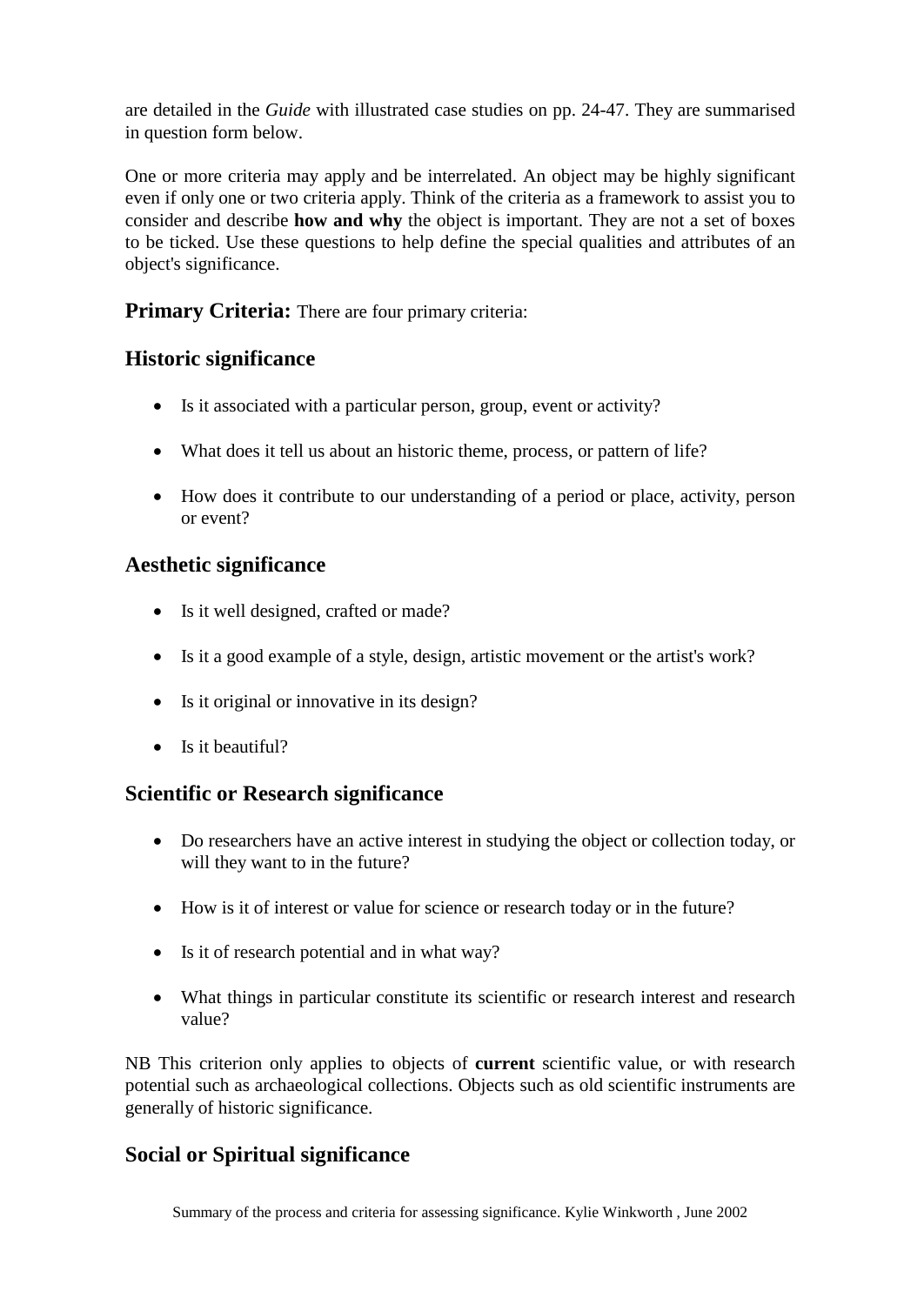- Is the object or collection of particular value to a community or group today? Why is it important to them?
- How is this demonstrated? How is the object kept in the public eye, or its meaning kept alive for the group? E.g. by being used in an annual a parade or ceremonies, or by maintaining traditional practices surrounding the object
- Has the Museum consulted the community about its importance for them?
- Is the object or collection of spiritual significance for a particular group?
- Is this spiritual significance found in the present?

NB Social or spiritual significance only applies to objects and collections where there is a **demonstrated contemporary** attachment between the object and community. Items of social history interest are of historic significance. Social or spiritual significance is always specific to a particular, identified group of people. If the object has spiritual or social significance, this needs to be demonstrated through consultation with the community or group.

#### **Comparative Criteria**

Five comparative criteria are used to evaluate the degree of significance. They are modifiers of the main criteria.

#### **Provenance**

- Who owned, used or made the object?
- Where and how was it used?
- Is its place, or origin, well documented?

#### **Representativeness**

- Is it a good example of its type or class?
- Is it typical or characteristic?

#### **Rarity**

- Is it unusual or a particularly fine example of its type?
- Is it singular, or unique?
- Is it particularly well documented for its class or group?
- Does it have special qualities that distinguish it from other objects in the class or category?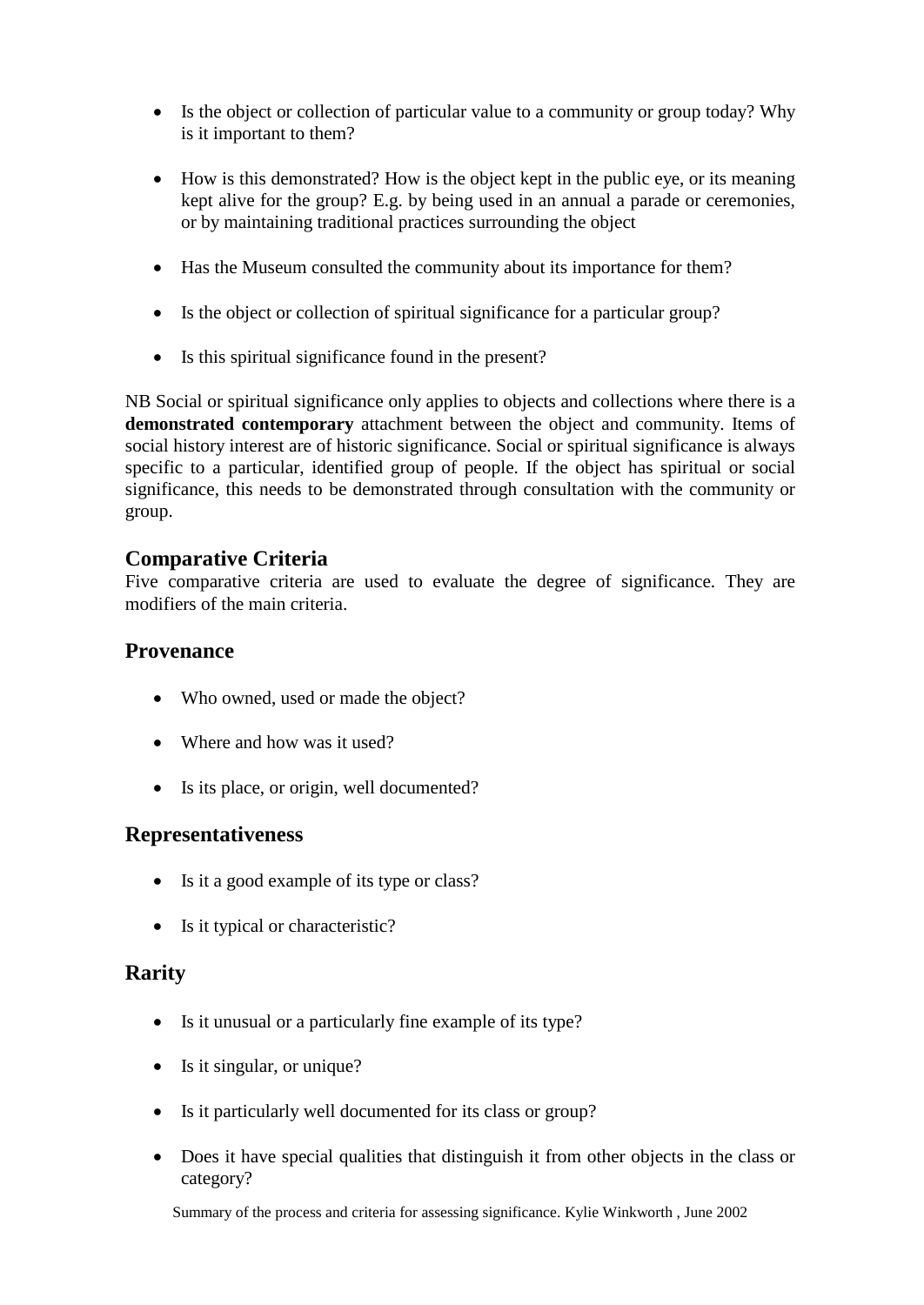### **Condition, intactness or integrity**

- Is it in unusually good condition for its type?
- Is it unusually intact or complete?
- Does it show repairs, alterations or evidence of the way it was used?
- Is it still working?
- Is it in original, unrestored condition?

In general, an object in original condition is generally more significant than one that has been restored.

## **Interpretive potential**

- How is it relevant to the museum's purpose, collection policy and exhibition program?
- Does it help the museum tell a story, or explore a theme that is important to the museum?
- How does the object demonstrate aspects of its significance? Can you learn something about the object's wider context and associations, or about its materials, design and function?
- In considering new acquisitions is there anything else in the collection that can tell the same story?

## 8. Writing the Statement of Significance

A statement of significance is a reasoned, readable assessment of the values, meaning and importance of an object or collection. It is more than a description of what the object looks like. A statement of significance summarises how and why the object is important.

A statement of significance can be prepared for a single object, a particular class or category of objects either within the museum or across museums, or for the whole of the museum's collection. It is not set in stone and may change over time. From time to time it should be reviewed as circumstances change and knowledge develops.

## **Why prepare a statement of significance?**

- To record and synthesise knowledge and ideas about the object.
- To ensure that the crucial provenance details and associations of objects and collections are fully recorded.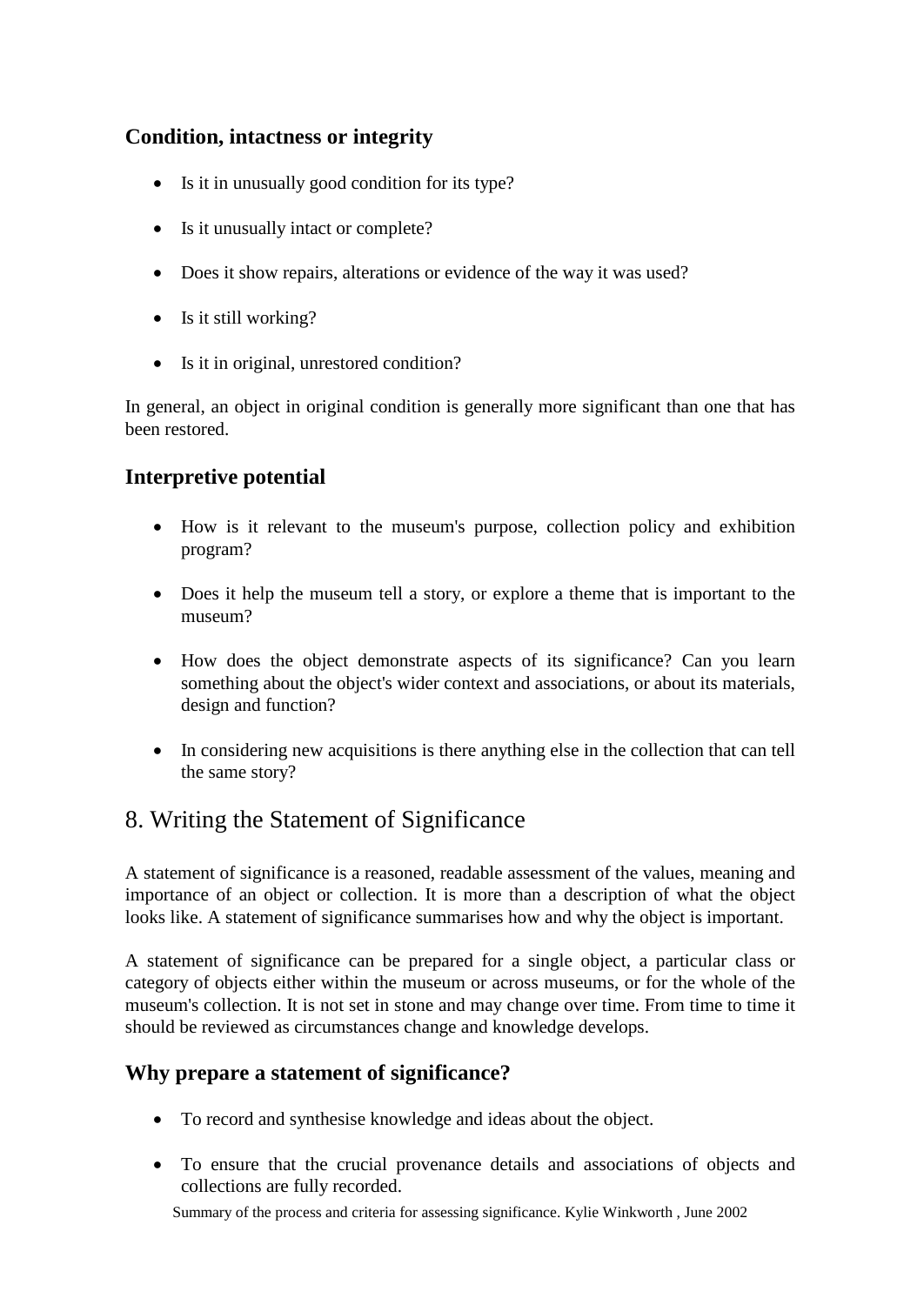- To facilitate debate and discussion about the object or collection.
- To summarise the meaning and importance of an object or collection.
- To enable those values to be communicated to visitors, in interpretive programs such as exhibitions, education activities and online.
- As a reference point for checking future uses or work on the object to ensure the preservation and conservation of its important values.

#### **Key Headings**

Make notes under the headings below to record the information for the statement of significance. These follow the stages in the step-by-step method detailed above in section 6. It is important to work through each step in the process before starting on the statement of significance. Notes can be in point form.

Brief description of the object and accession number

History and provenance

Donor's, owner's and community recollections

Context of use

Fabric, manufacture and condition

Comparative examples

**Criteria** 

Statement of Significance

#### **Putting Pen to paper: these tips might help**

Collate all the information about the object or collection into a folder, including images, references to similar items and material from references of the period.

Visual references are useful. These include historic photos, paintings, and advertising material from the period. Looking at images of similar objects in use helps in providing an understanding of its context and patterns of use.

While the statement of significance is best written as a readable paragraph, it doesn't have to be in perfect prose. Dot points are acceptable, e.g. *this object is significant because....*

Summary of the process and criteria for assessing significance. Kylie Winkworth , June 2002 You can do an interim statement of significance pending further research.